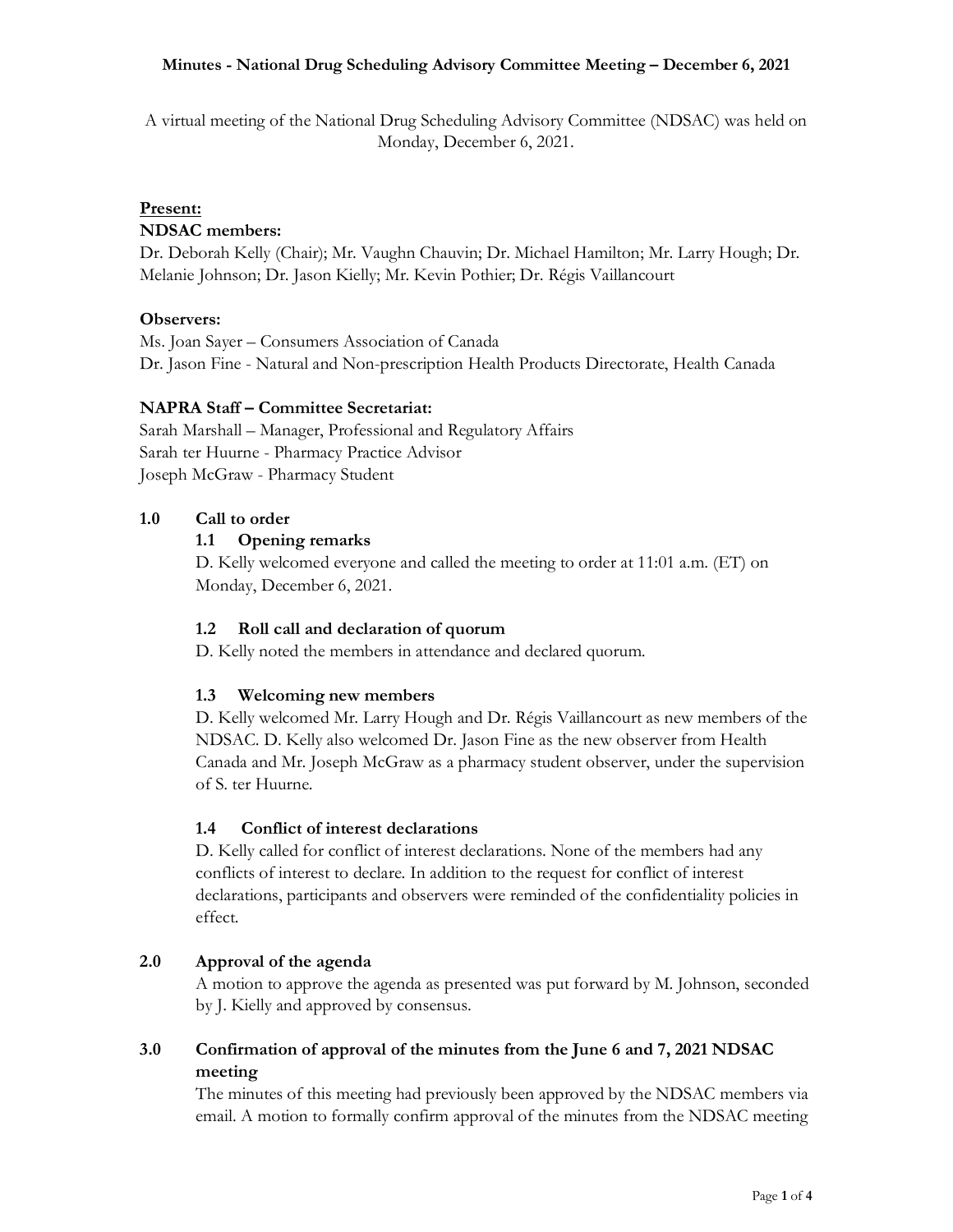of June 6 and 7, 2021 as posted on the NAPRA website was put forward by V. Chauvin, seconded by M. Hamilton, and approved by consensus.

#### **4.0 New Business**

# **4.1 Request for Unscheduled status for brimonidine tartrate ophthalmic solution in concentrations up to and including 0.025%, used for the relief of redness of the eye due to minor irritations caused by environmental allergies, dryness and fatigue for adults 18 years and older**

The committee reviewed and considered the application for drug scheduling. No requests for interested party status and no comments via the alternate method of participation were received for this review.

At 11:45 a.m. on December 6, 2021, D. Kelly welcomed representatives from Bausch Health: Krista Barbour, Rosemarie Childerhose, and Tibor Kapusy. The Bausch Health representatives gave a concise slide presentation to the committee, which was followed by a question-and-answer period.

The committee then discussed all the information previously provided to them for review and consideration, as well as the information received during the presentation and the subsequent question-and-answer period.

The committee observed that this active ingredient is new to the non-prescription environment in Canada and has limited global experience as a non-prescription, selfselection product. The lower strength brimonidine product has only been available in one country internationally (the United States) since December 2017. Members noted that there is limited post-market safety data available for non-prescription brimonidine tartrate 0.025% ophthalmic solution. While the limited available post-market safety data does not seem to have identified any significant safety signals to date, the experience with the product is still new and patients would benefit from the availability of a pharmacist to promote safe and appropriate use of the new product.

Members discussed that while the product is indicated for relief of redness of the eye due to minor irritations caused by environmental allergies, dryness and fatigue, there can be many causes or conditions that may lead to eye redness. Therefore, a pharmacist should be available to assist with product selection and advise on place in therapy of this new non-prescription drug.

It was also noted that redness of the eye can be a recurring condition. Since clinical trials and limited post-market safety data to date do not indicate the potential for serious safety concerns with recurrent use, it was agreed that while a pharmacist is not required to monitor recurring therapy in every case, they should be available to provide advice on symptom management and promote appropriate use.

The committee was also concerned about some aspects of the labelling. There was potentially confusing information regarding the age range of the product that was not tested in the label comprehension study presented in the applicant's submission. Further,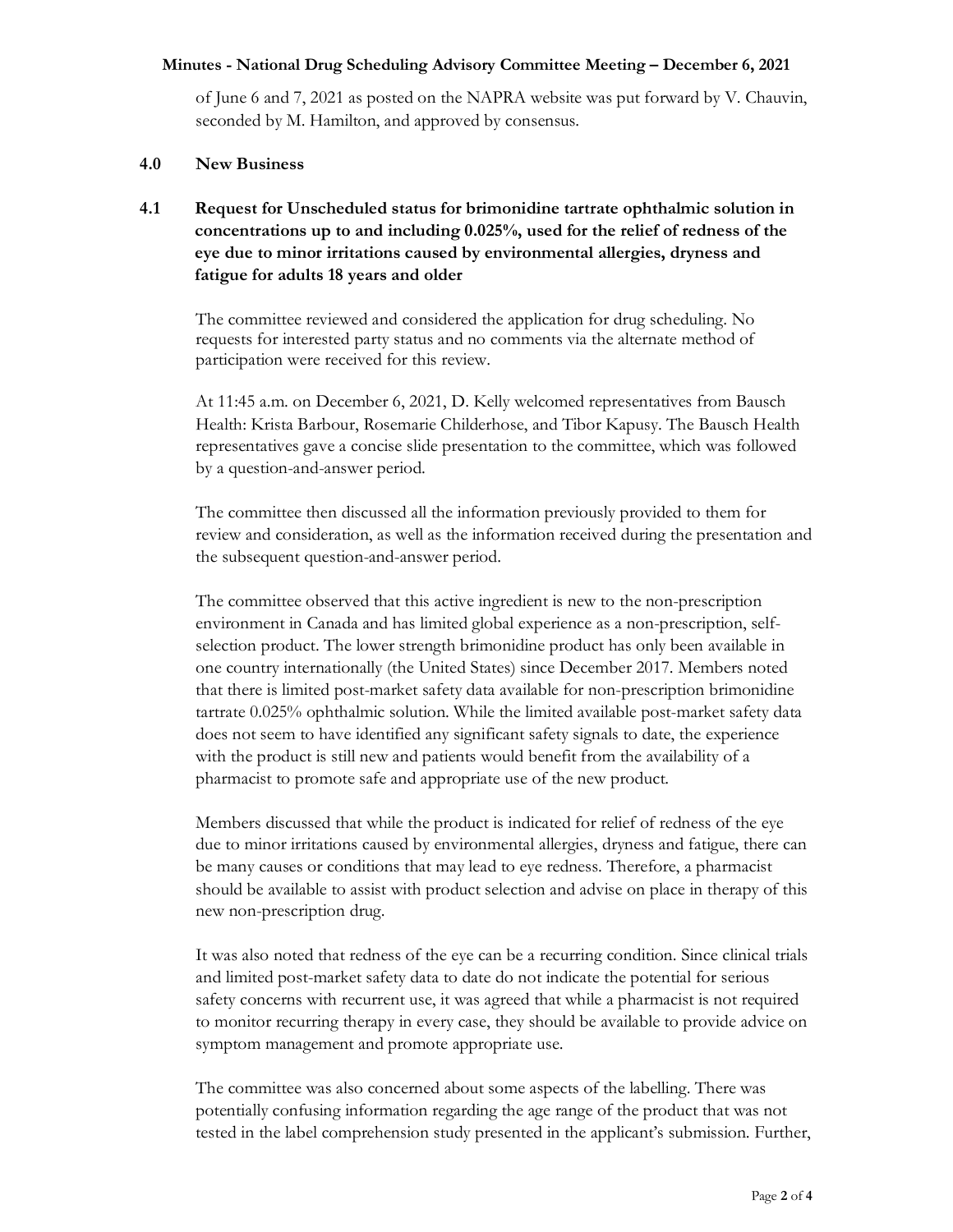the label comprehension study presented did not address whether consumers could understand the appropriate duration of therapy, and when to stop use and seek medical attention. Members agreed that a pharmacist should be available to reinforce these important messages for safe use of the product. Finally, the committee observed that some, but not all red flags indicating the need to consult a health practitioner were addressed in the labelling. They determined that the availability of a pharmacist to provide advice on the need for further assessment would be beneficial. Overall, members agreed that a pharmacist should be available to reinforce or expand on product labelling, especially given the limited post-market safety data about use of this product in a non-prescription setting.

D. Kelly led the group in a review of the applicability of the National Drug Scheduling Factors. It was agreed that the following scheduling factors were applicable to brimonidine tartrate ophthalmic solution in concentrations up to and including 0.025%, used for the relief of redness of the eye due to minor eye irritations caused by environmental allergies, dryness and fatigue for adults of 18 years and older:

 $\bullet$  #II-10, III-2, III-3, and III-5

The committee discussed the overall best fit for the scheduling of brimonidine tartrate ophthalmic solution in concentrations up to and including 0.025%, used for the relief of redness of the eye due to minor eye irritations caused by environmental allergies, dryness and fatigue for adults of 18 years and older. In consideration of the limited post-market safety data on non-prescription, self-selection use of this drug and other factors, the committee agreed that a pharmacist should be available to: assist patients with selfselection; reinforce the approved age range and duration of use; and clarify or expand on other potentially confusing information in the product labelling.

**MOTION:** It was moved by K. Pothier, seconded by R. Vaillancourt to recommend that:

- Brimonidine tartrate ophthalmic solution in concentrations up to and including 0.025%, used for the relief of redness of the eye due to minor eye irritations caused by environmental allergies, dryness and fatigue for adults of 18 years and older be granted Schedule III status, subject to the removal from the Prescription Drug List (PDL)
- Brimonidine or its salts, **except** when sold as brimonidine tartrate ophthalmic solution in concentrations up to and including 0.025%, used for the relief of redness of the eye due to minor eye irritations caused by environmental allergies, dryness and fatigue for adults of 18 years and older will remain in Schedule I (as per the Prescription Drug List)

**Motion carried**. All members agreed to the above noted motion.

This recommendation will be reported to the NAPRA Board of Directors.